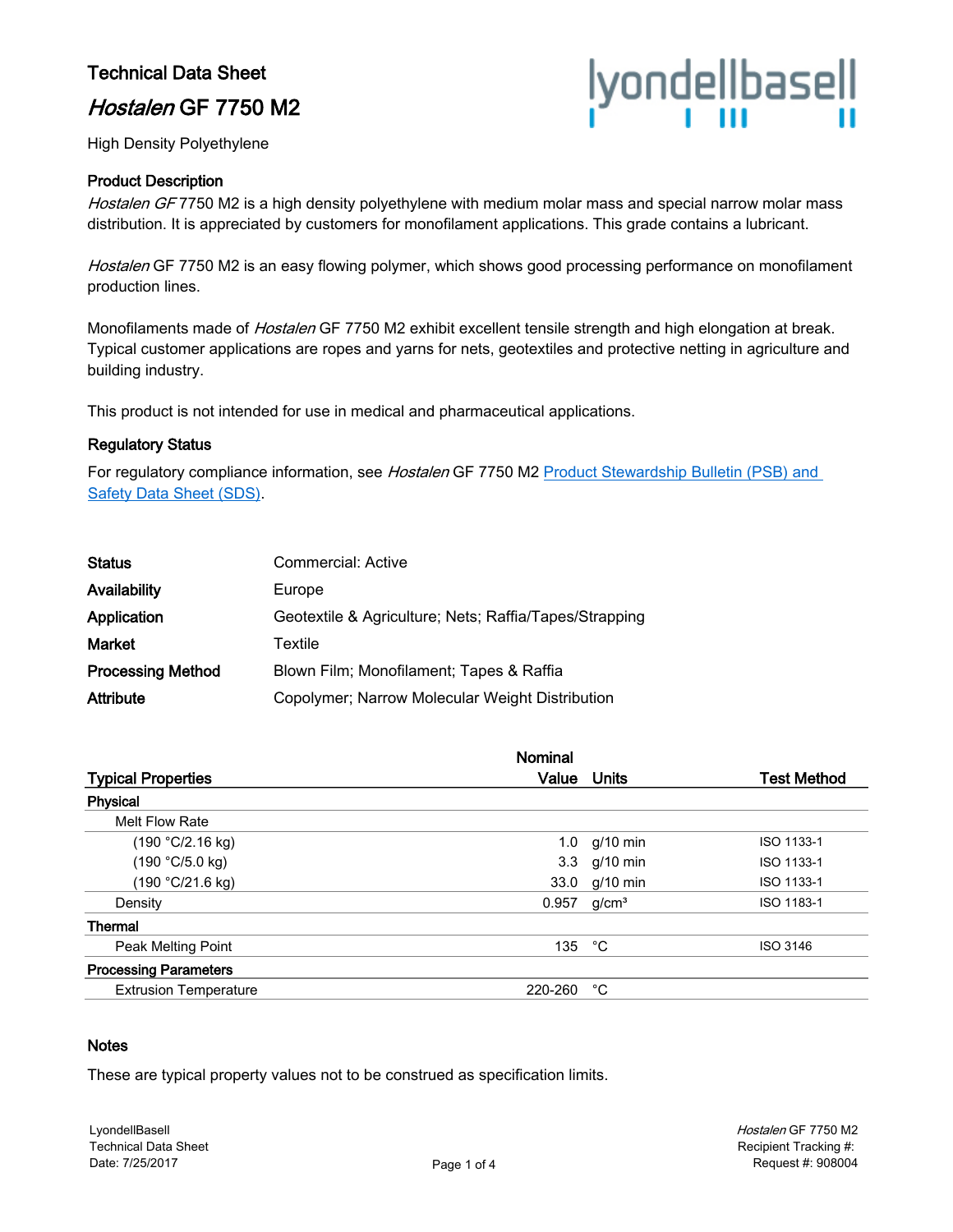## Processing Techniques

Users should determine the conditions necessary to obtain optimum product properties and suitability of the product for the intended application.

In cases where higher temperatures are required, please contact your appropriate technical contact for support.

#### Further Information

#### Health and Safety:

The resin is manufactured to the highest standards, but special requirements apply to certain applications such as food end-use contact and direct medical use. For specific information on regulatory compliance contact your local representative.

Workers should be protected from the possibility of skin or eye contact with molten polymer. Safety glasses are suggested as a minimal precaution to prevent mechanical or thermal injury to the eyes.

Molten polymer may be degraded if it is exposed to air during any of the processing and off-line operations. The products of degradation may have an unpleasant odor. In higher concentrations they may cause irritation of the mucus membranes. Fabrication areas should be ventilated to carry away fumes or vapours. Legislation on the control of emissions and pollution prevention should be observed.

The resin will burn when supplied with excess heat and oxygen. It should be handled and stored away from contact with direct flames and/or ignition sources. While burning, the resin contributes high heat and may generate a dense black smoke.

Recycled resins may have previously been used as packaging for, or may have otherwise been in contact with, hazardous goods. Converters are responsible for taking all necessary precautions to ensure that recycled resins are safe for continued use.

For further information about safety in handling and processing please refer to the Safety Data Sheet.

#### Conveying:

Conveying equipment should be designed to prevent production and accumulation of fines and dust particles that are contained in polymer resins. These particles can under certain conditions pose an explosion hazard. Conveying systems should be grounded, equipped with adequate filters and regularly inspected for leaks.

#### Storage:

The resin is packed in 25 kg bags, octabins or bulk containers protecting it from contamination. If it is stored under certain conditions, i. e. if there are large fluctuations in ambient temperature and the atmospheric humidity is high, moisture may condense inside the packaging. Under these circumstances, it is recommended to dry the resin before use. Unfavorable storage conditions may also intensify the resin's slight characteristic odor.

Resin should be protected from direct sunlight, temperatures above 40°C and high atmospheric humidity during storage. Higher storage temperatures may reduce the storage time.

The information submitted is based on our current knowledge and experience. In view of the many factors that may affect processing and application, these data do not relieve processors of the responsibility of carrying out their own tests and experiments; neither do they imply any legally binding assurance of certain properties or of suitability for a specific purpose. This information does not remove the obligation of the customer to inspect the material on arrival and notify us of any faults immediately. It is the responsibility of those to whom we supply our products to ensure that any proprietary rights and existing laws and legislation are observed.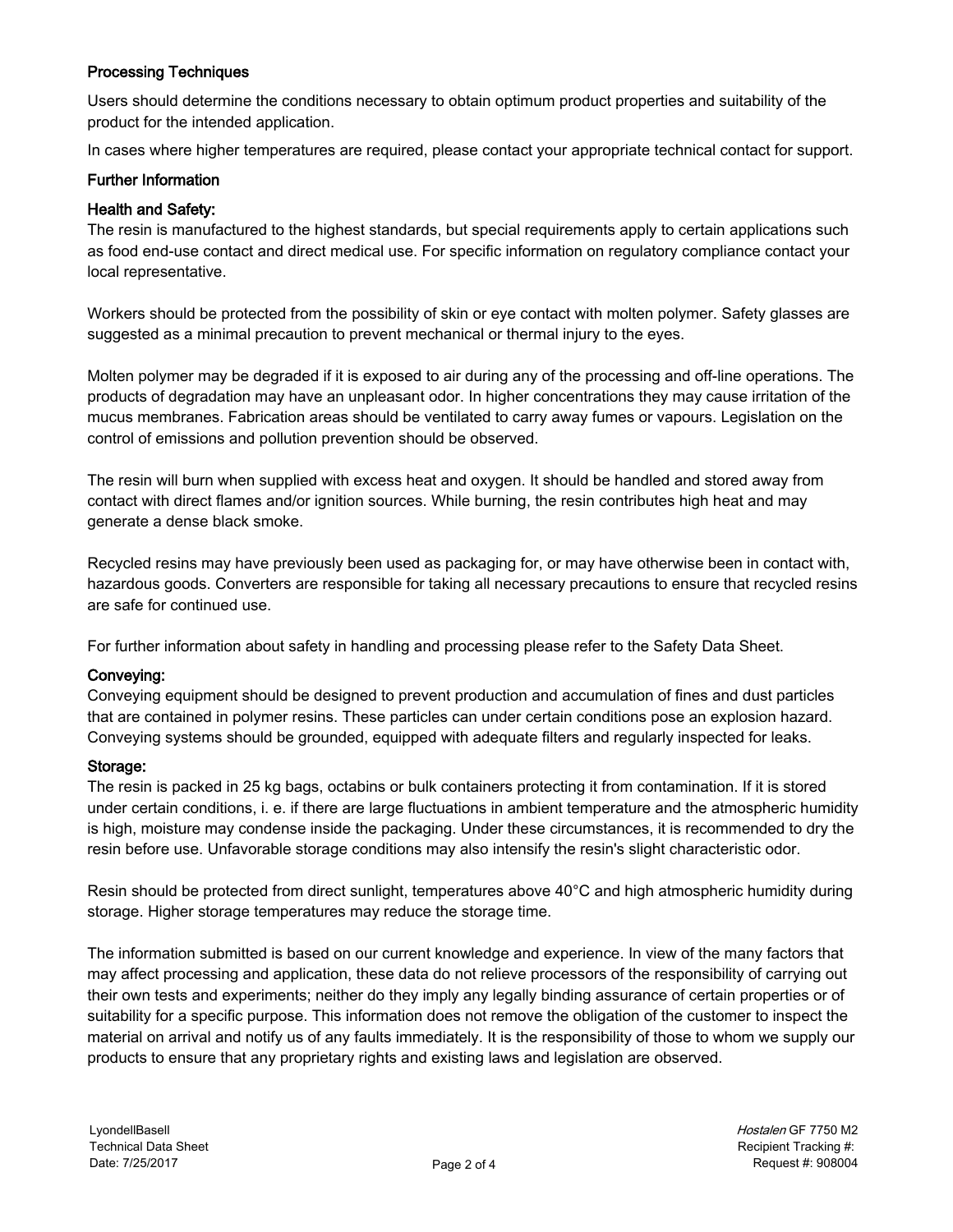# Company Information

For further information regarding the LyondellBasell company, please visit [http://www.lyb.com/.](http://www.lyb.com/)

© LyondellBasell Industries Holdings, B.V. 2017

#### **Disclaimer**

Before using a product sold by a company of the LyondellBasell family of companies, users should make their own independent determination that the product is suitable for the intended use and can be used safely and legally.

SELLER MAKES NO WARRANTY; EXPRESS OR IMPLIED (INCLUDING ANY WARRANTY OF MERCHANTABILITY OR FITNESS FOR A PARTICULAR PURPOSE OR ANY WARRANTY) OTHER THAN AS SEPARATELY AGREED TO BY THE PARTIES IN A CONTRACT.

Users should review the applicable Safety Data Sheet before handling the product.

This product(s) may not be used in the manufacture of any of the following, without prior written approval by Seller for each specific product and application:

(i) U.S. FDA Class I or II Medical Devices; Health Canada Class I, II or III Medical Devices; European Union Class I or II Medical Devices;

(ii) film, overwrap and/or product packaging that is considered a part or component of one of the aforementioned medical devices;

(iii) packaging in direct contact with a pharmaceutical active ingredient and/or dosage form that is intended for inhalation, injection, intravenous, nasal, ophthalmic (eye), digestive, or topical (skin) administration;

(iv) tobacco related products and applications, electronic cigarettes and similar devices.

(v) safety components in automotive applications, for example: air bags, air bag unit housings and covers, seat belt mechanisms, brake systems, pedals and pedal supports, steering systems.

The product(s) may not be used in:

(i) U.S. FDA Class III Medical Devices; Health Canada Class IV Medical Devices; European Class III Medical Devices;

- (ii) applications involving permanent implantation into the body;
- (iii) life-sustaining medical applications.

All references to U.S. FDA, Health Canada, and European Union regulations include another country's equivalent regulatory classification.

In addition to the above, LyondellBasell may further prohibit or restrict the use of its products in certain applications. For further information, please contact a LyondellBasell representative.